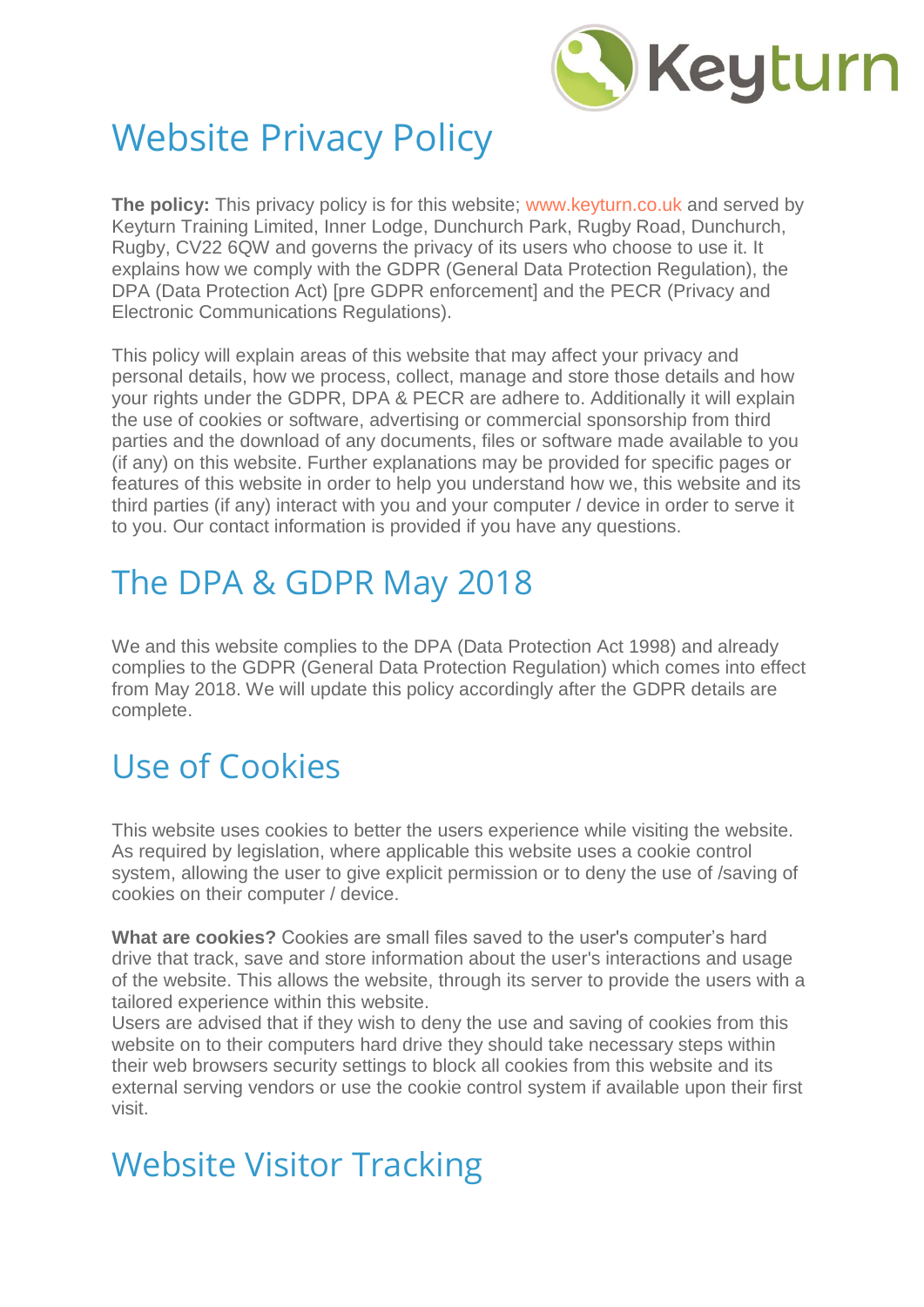

This website uses tracking software to monitor its visitors to better understand how they use it. The software will save a cookie to your computer's hard drive in order to track and monitor your engagement and usage of the website, but will not store, save or collect personal information.

### Downloads & Media Files

Any downloadable documents, files or media made available on this website are provided to users at their own risk. While all precautions have been undertaken to ensure only genuine downloads are available users are advised to verify their authenticity using third party anti-virus software or similar applications. We accept no responsibility for third party downloads and downloads provided by external third party websites and advise users to verify their authenticity using third party anti-virus software or similar applications.

Any personal data collected on these downloads will be used to inform individuals of an products or services and individuals can opt out of receiving this information at any time by contacting Keyturn on 01788815500 or email enq@keyturn.co.uk.

### Contact & Communication With us

Users contacting us through this website do so at their own discretion and provide any such personal details requested at their own risk. Your personal information is kept private and stored securely until a time it is no longer required or has no use.

Where we have clearly stated and made you aware of the fact, and where you have given your express permission, we may use your details to send you products/services information through a mailing list system. This is done in accordance with the regulations named in 'The policy' above.

## Email Mailing List & Marketing Messages

We operate an email mailing list program, used to inform subscribers about products, services and/or news we supply/publish. Users can subscribe through an online automated process where they have given their explicit permission. Subscriber personal details are collected, processed, managed and stored in accordance with the regulations named in 'The policy' above. Subscribers can unsubscribe at any time through an automated online service, or if not available, other means as detailed in the footer of sent marketing messages (or [unsubscribe](http://jamieking.co.uk/blog/email-marketing/unsubscribe-from-all-global-mailchimp-lists.html)  [from all Mailchimp lists\)](http://jamieking.co.uk/blog/email-marketing/unsubscribe-from-all-global-mailchimp-lists.html). The type and content of marketing messages subscribers receive, and if it may contain third party content, is clearly outlined at the point of subscription.

Email marketing messages may contain tracking beacons / tracked clickable links or similar server technologies in order to track subscriber activity within email marketing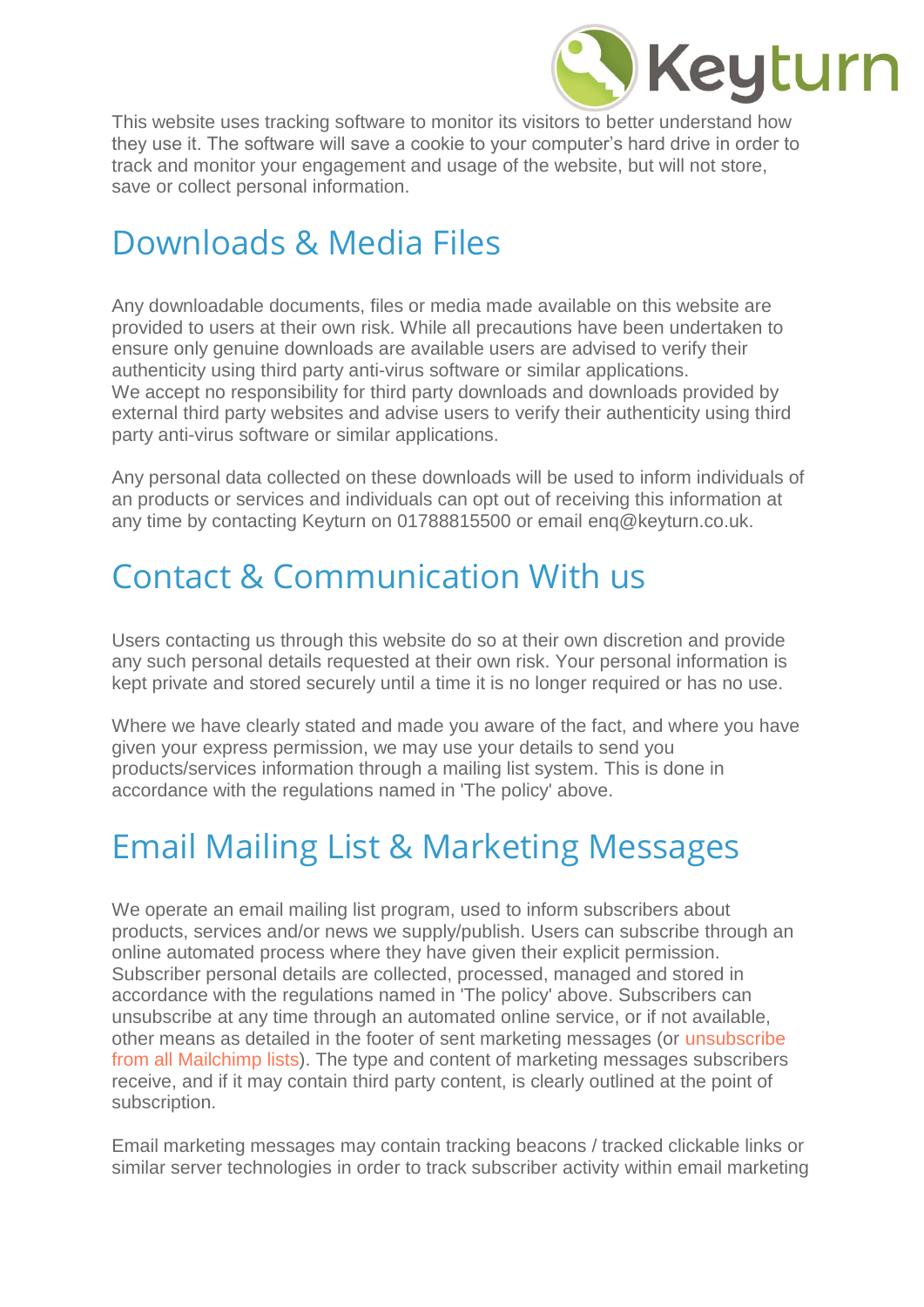

messages. Where used, such marketing messages may record a range of subscriber data relating to engagement, geographic, demographics and already stored subscriber data.

Our EMS (email marketing service) provider is; Mailchimp and you can read their privacy policy in the resources section.

#### External Website Links & Third Parties

Although we only looks to include quality, safe and relevant external links, users are advised to adopt a policy of caution before clicking any external web links mentioned throughout this website.

Shortened URL's; URL shortening is a technique used on the web to shorten URL's (Uniform Resource Locators) to something substantially shorter. This technique is especially used in social media and looks similar to this (example: http://bit.ly/zyVUBo). Users should take caution before clicking on shortened URL links and verify their authenticity before proceeding.

We cannot guarantee or verify the contents of any externally linked website despite our best efforts. Users should therefore note they click on external links at their own risk and we cannot be held liable for any damages or implications caused by visiting any external links mentioned.

#### Social Media Policy & Usage

We adopt a Social Media Policy to ensure our business and our staff conduct themselves accordingly online. While we may have official profiles on social media platforms users are advised to verify authenticity of such profiles before engaging with, or sharing information with such profiles. We will never ask for user passwords or personal details on social media platforms. Users are advised to conduct themselves appropriately when engaging with us on social media.

There may be instances where our website features social sharing buttons, which help share web content directly from web pages to the respective social media platforms. You use social sharing buttons at your own discretion and accept that doing so may publish content to your social media profile feed or page. You can find further information about some social media privacy and usage policies in the resources section below.

#### Resources & Further Information

- Overview of the GDPR [General Data Protection Regulation](https://ico.org.uk/for-organisations/data-protection-reform/overview-of-the-gdpr/)
- [Data Protection Act 1998](http://www.legislation.gov.uk/ukpga/1998/29/contents)
- [Privacy and Electronic Communications Regulations 2003](http://www.legislation.gov.uk/uksi/2003/2426/contents/made)